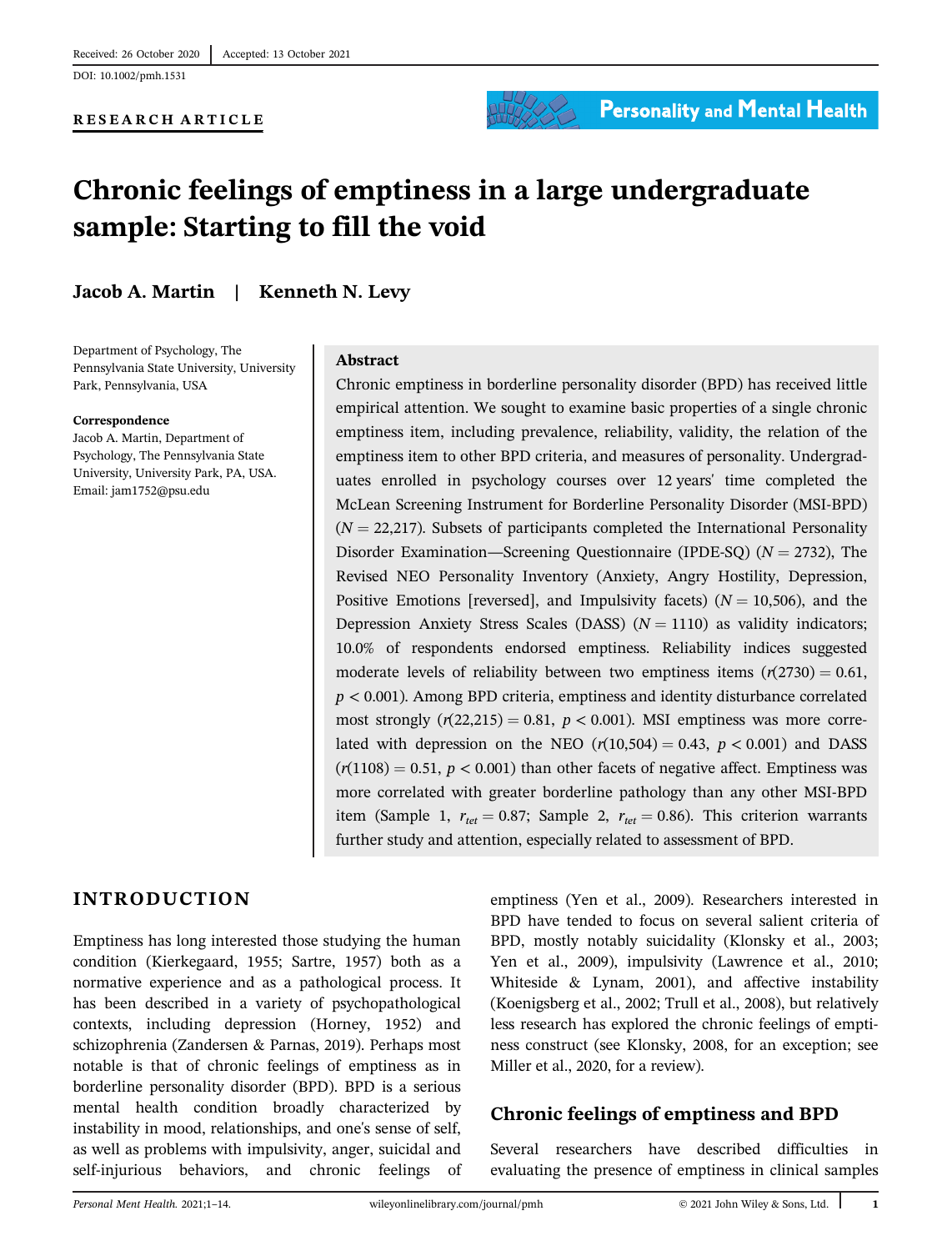(Widiger et al., 1995). Although interview-based assessments of chronic emptiness, including the Structured Interview for DSM-IV Personality (SIDP-IV; Pfohl et al., 1997), the International Personality Disorder Examination (IPDE; Loranger et al., 1997), and screening measures such as the McLean Screening Instrument for Borderline Personality Disorder (MSI-BPD; Zanarini et al., 2003) employ face-valid questions, clinical researchers have noted that the respondents often appear confused and uncertain about the meaning of the term and request clarification about the question. Widiger et al. (1995) provide recommendations in their interview manual for additional descriptors that can be provided in the case that a person does not understand what is meant by the term, emphasizing an absence of meaning or purpose.

This difficulty has broader implications for providing a diagnosis of BPD. It is critical that clinicians are able to maximize efficiency in delivering an accurate diagnosis and in triaging clients and patients to the treatment that promises the best outcomes for that individual. However, delivering an accurate diagnosis of BPD has proven difficult. Often, clinicians rely on one especially salient characteristic that they feel is representative of the disorder in order to make the diagnosis; in the case of BPD, this criterion is typically self-harm/suicidal behavior as the criterion is unique to the disorder. Symptoms such as chronic emptiness do not convey this same urgency and thus receive relatively little clinical attention. Misdiagnosis can result in serious negative outcomes, including being prescribed with psychiatric medications inappropriately and otherwise receiving improper care.

Chronic emptiness, although overlooked, may provide improved ability to discriminate between disorders with overlapping symptom presentations. Although self-harm and suicidal behavior may be the most obvious of BPD symptoms a client may report, it is important to consider other criteria that potentially differentiate between diagnoses. Kernberg and Yeomans (2013) outline a number of challenges in differentiating between BPD and other disorders including major depressive disorder, attention-deficit/hyperactivity disorder, narcissistic personality disorder, and perhaps most notably bipolar disorder. Individuals with BPD are often misdiagnosed as having bipolar disorder (Zimmerman et al., 2010, 2018), more so than any other diagnostic group (Ruggero et al., 2010). This does not seem surprising considering the superficial overlap of various symptoms and characteristics that cut across the disorders, including impulsivity, anger, and suicidal behavior. Importantly, as chronic feelings of emptiness are a unique criterion to BPD per the DSM-5 categorical model, they may provide an

opportunity to distinguish between BPD and other psychopathology where there is a difficult differential.

What else does the empirical literature tell us about chronic feelings of emptiness in BPD? Historically, emptiness has been conceptually associated with "boredom" and was even noted in the DSM-III definition of the criterion (American Psychiatric Association, 1980). However, Klonsky (2008) found that the hypothesized boredom aspect of BPD emptiness was indeed likely distinct from other affective states that have been more strongly associated with emptiness (e.g., hopelessness and loneliness), supporting the change in language over time. In a study investigating aspects believed to overlap between depression and BPD, Rogers et al. (1995) found that boredom was not associated with borderline pathology.

In his study, Klonsky (2008) found that emptiness was associated with feelings of hopelessness, loneliness, and isolation and posited that emptiness may play a role in the development of suicidal ideation. A recent review also suggested that emptiness is often experienced prior to engaging in self-harm and suicidal behaviors (Miller et al., 2020). Not surprisingly, the theoretical and research literature suggests that chronic feelings of emptiness are a common experience of individuals who suffer from identity disturbance (Kernberg, 1984). Several factor analytic and latent class analytic studies have shown that identity disturbance and emptiness tend to load together on the same component or class (Clarkin et al., 1993; Johnson & Levy, 2020; Lenzenweger et al., 2008; Ramos et al., 2014; Sanislow et al., 2000, 2002). Consistent with this view, the Miller et al. (2020) review also found a link between chronic emptiness and self-processes.

Research suggests that there may be gender differences in rates of chronic emptiness in the context of BPD (Benson et al., 2017; Hoertel et al., 2014; Zanarini et al., 2011), with the majority of findings suggesting that women endorse the symptom at higher rates than men, although childhood and adolescent emptiness may be a sentinel symptom in development of BPD in adolescent boys (Goodman et al., 2013).

Researchers have also found that other models of personality pathology may not closely capture the construct of chronic emptiness; in a study predicting presence of DSM-5 Section III traits from presence of DSM-5 BPD criteria, chronic emptiness was the only trait that yielded no significant association (Bach & Sellbom, 2016). In this case, the authors suggested that this symptom may be better conceptualized within a framework of overall level of dysfunction, such that presence of emptiness would be indicative of greater psychopathology on the whole but not with any particular disorder presentation. In contrast, others have argued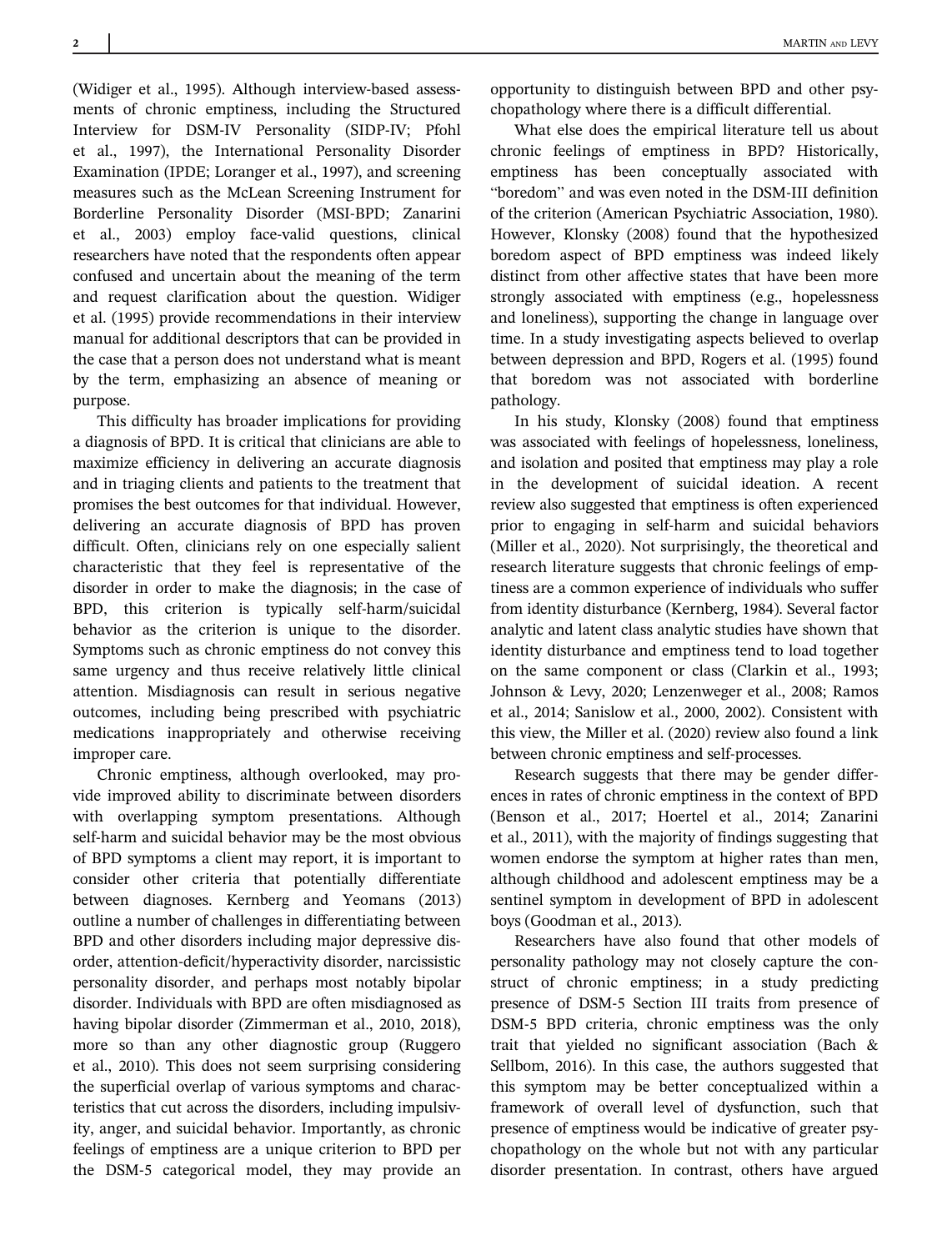that a lack of self/identity is at the core of BPD, without which the disorder is not likely to occur, and that this "self-system" in BPD is composed of identity disturbance, fear of abandonment, and chronic feelings of emptiness (Meares, 1993; Meares et al., 2011).

# Clinical significance of chronic feelings of emptiness

Above all else, perhaps, is the question of clinical significance—do chronic feelings of emptiness predict certain outcomes for individuals, with or without BPD, seeking treatment? Ellison et al. (2015) conducted a study examining a group of individuals seeking psychiatric treatment who endorsed only one criterion of BPD compared with individuals who endorsed no criteria. They found that only the emptiness criterion was independently associated with all eight different indices of psychosocial morbidity measured, including unemployment, poorer social functioning, having increased numbers of comorbid mental disorders, disability status, and suicidality. It should be noted that this study was only able to analyze data for chronic emptiness, impulsivity, affective instability, and anger, as these were the only items that occurred frequently enough in the sample in isolation. Importantly, this study was unable to determine causality or temporal precedence, and it remains unclear if chronic emptiness may be antecedent to such outcomes or a product of them.

Research also suggests that less behavioral features of BPD such as emptiness may be more prevalent in older adults than in younger adults; in a large outpatient sample of individuals with BPD, chronic emptiness was reported in 65% of young adults (age 18–25) and was reported in 85% of older adults (age 45–68) (Morgan et al., 2013). In a longitudinal study of BPD, chronic emptiness was found to have the longest median time to remission (between 8 and 10 years), along with chronic anger, of 24 symptoms assessed (Zanarini et al., 2007). Korner et al. (2008) found that, in a sample of BPD patients, those who were randomly assigned to receive 2 years of psychotherapy rather than 1 year saw continued and greater improvement in emptiness, suggesting that these characteristics may be slow to change in treatment. A 1-year follow-up study measuring outcomes of interpersonal and vocational functioning found that chronic emptiness is significantly positively associated with amount of work missed and negatively associated with improvement in psychosocial functioning (Miller et al., 2018). Finally, expanding beyond individuals diagnosed with BPD, a study comparing suicide ideators with suicide attempters found that chronic emptiness

appeared in higher rates in suicide attempters (Pérez et al., 2017).

## The current study

The chronic feelings of emptiness criterion remains a poorly understood symptom of BPD. As such, it is important that researchers and clinicians develop a more complete understanding of this symptom in order to aid in making diagnoses, developing effective treatment plans, and making accurate judgments as to the severity of various forms of psychopathology. Although there is much to be learned about chronic feelings of emptiness as it relates to various clinical presentations, preliminary questions related to psychometric properties of the items currently used to assess this construct can be studied in a broad, nonclinical population. In available data from a large representative sample, we have the opportunity to observe changes over time in the endorsement of emptiness and to examine correlations between chronic emptiness and other neighboring constructs. Given the large gap in empirical research on this criterion, we sought to use preexisting data to observe these basic properties of chronic emptiness to inform future prospective research that may target more specific aspects of this construct. A more complete understanding of the function of these emptiness items can provide useful information about the emptiness construct and the utility of these assessments. This will inform future studies that are more specific and less exploratory in nature and that may help to refine the construct definition and provide a greater understanding of where it falls in a nomological network of psychopathology.

## **Objectives**

This study is descriptive in nature, as it uses a convenience sample of undergraduate students who participated in previous studies that screen for BPD symptoms (as described more fully in the Methods section). This study seeks to (1) explore self-report items of chronic feelings of emptiness in terms of their rates of endorsement, (2) explore psychometric properties of the item, and (3) determine its convergent/divergent validity by assessing the association between chronic feelings of emptiness and other BPD criteria as well as other personality traits. Based on relevant theoretical and limited empirical literature reviewed above, we hypothesize:

H1. The MSI-BPD and International Personality Disorder Examination—Screening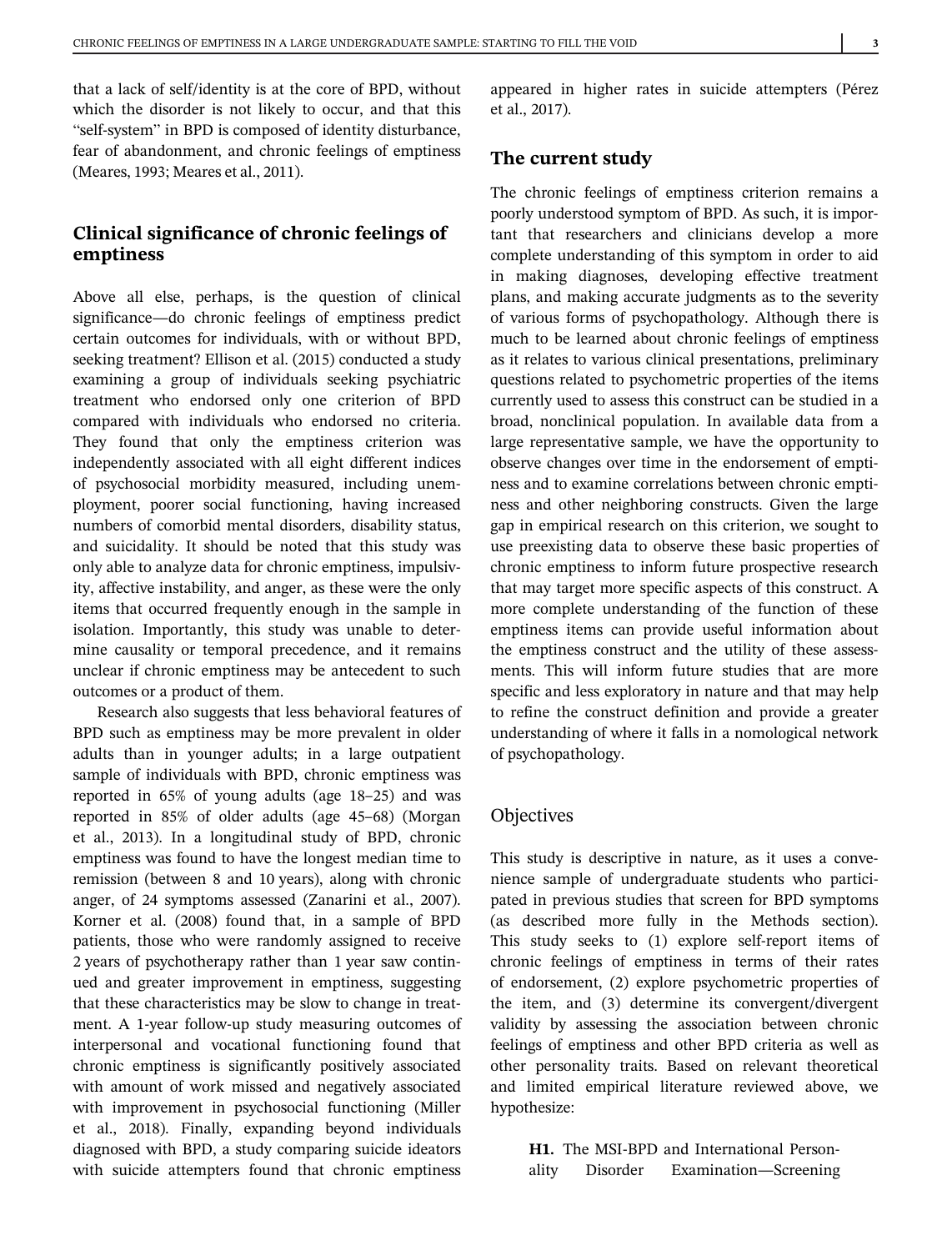Questionnaire (IPDE-SQ) will demonstrate convergent validity between one another, as evidenced by a moderate-strength correlation between items. This hypothesis is based on the similarity of the items.

H2. Based on the literature reviewed above regarding the association of identity and emptiness in factor analytic, latent class, finite mixture modeling, and factor mixture modeling studies (Clarkin et al., 1993; Johnson & Levy, 2020; Lenzenweger et al., 2008; Ramos et al., 2014; Sanislow et al., 2000, 2002), as well as conceptual arguments (Meares, 1993; Meares et al., 2011), we predicted that there will be a stronger positive association between self-reported emptiness and identity disturbance than between emptiness and each of the other BPD criteria. There will also be a stronger positive association between selfreported identity disturbance and emptiness than between identity disturbance and each of the other BPD criteria.

H3. Finally, we predict that emptiness will have a stronger correlation with depression than with other aspects of negative affect. Although chronic feelings of emptiness in BPD is theoretically different from emptiness that may be more associated with depressive disorders (Levy, 1984), it is hypothesized that participants endorsing this item will be more likely to endorse higher levels of trait- and state-level depression (rather than anxiety or stress) due to its theoretical association with depressive disorders. Because the causal pathway between emptiness and these types of psychopathology is not well established, we planned to run the models to predict endorsement of emptiness from convergent measures and also to predict endorsement of convergent measures from emptiness.

We further explore the prevalence of chronic feelings of emptiness in this large nonclinical sample of college undergraduates, potential gender differences in the endorsement of emptiness as well as changes in endorsement over time, the relation between emptiness and other personality facets on the NEO, and the relation between emptiness and measures of negative affect. These analyses are exploratory and without hypothesized outcomes.

# METHODS

## **Participants**

The sample consisted of 22,217 undergraduate students from a large rural public mid-Atlantic university who participated in subject pool screening between 2008 and 2019. The sample was 14,322 (64.4%) women, 7738 (34.8%) men, and 21 indicating a gender identity other than male or female (gender was not reported for 136 individuals in the sample). The modal age was 18 (range  $= 18-55$ , mean  $= 18.77$ , standard deviation  $[SD] = 1.75$ ). Due to the nature of the screening process, many demographic details are not available. However, the sample is believed to be representative of the general university population; 66% of students identify as White, with 7% or fewer identifying as each of the following groups: Hispanic/Latino, African American, Asian American, multiracial, or other (Admission Statistics, 2021).

## Procedure

Data were obtained from participants who completed self-report measures as part of an undergraduate psychology subject pool online screening process from the spring of 2008 to the spring of 2019. Participants were granted research credit as part of their coursework for completing the screening battery; students may only go through the screening process once as this requirement applies only to students who have not taken a prior psychology course. All participants completed the MSI-BPD (Zanarini et al., 2003), a self-report measure of BPD symptoms. Subsets of participants also received further research credit for completing supplementary measures and interviews used to measure convergent validity in this study. All procedures were approved by the university's institutional review board.

## Measures of chronic emptiness

Chronic emptiness was measured using the MSI-BPD (Zanarini et al., 2003) and the IPDE-SQ (Loranger et al., 1997). The MSI-BPD is a 10-item screening tool that contains one item assessing for chronic feelings of emptiness ("have you chronically felt empty?"), which was administered to all participants. The item is measured dichotomously with a yes/no response. In total, this tool assesses for each of the nine criteria of BPD. A subset of individuals  $(N = 2732)$  also completed the IPDE-SO for BPD, which also contained one item assessing for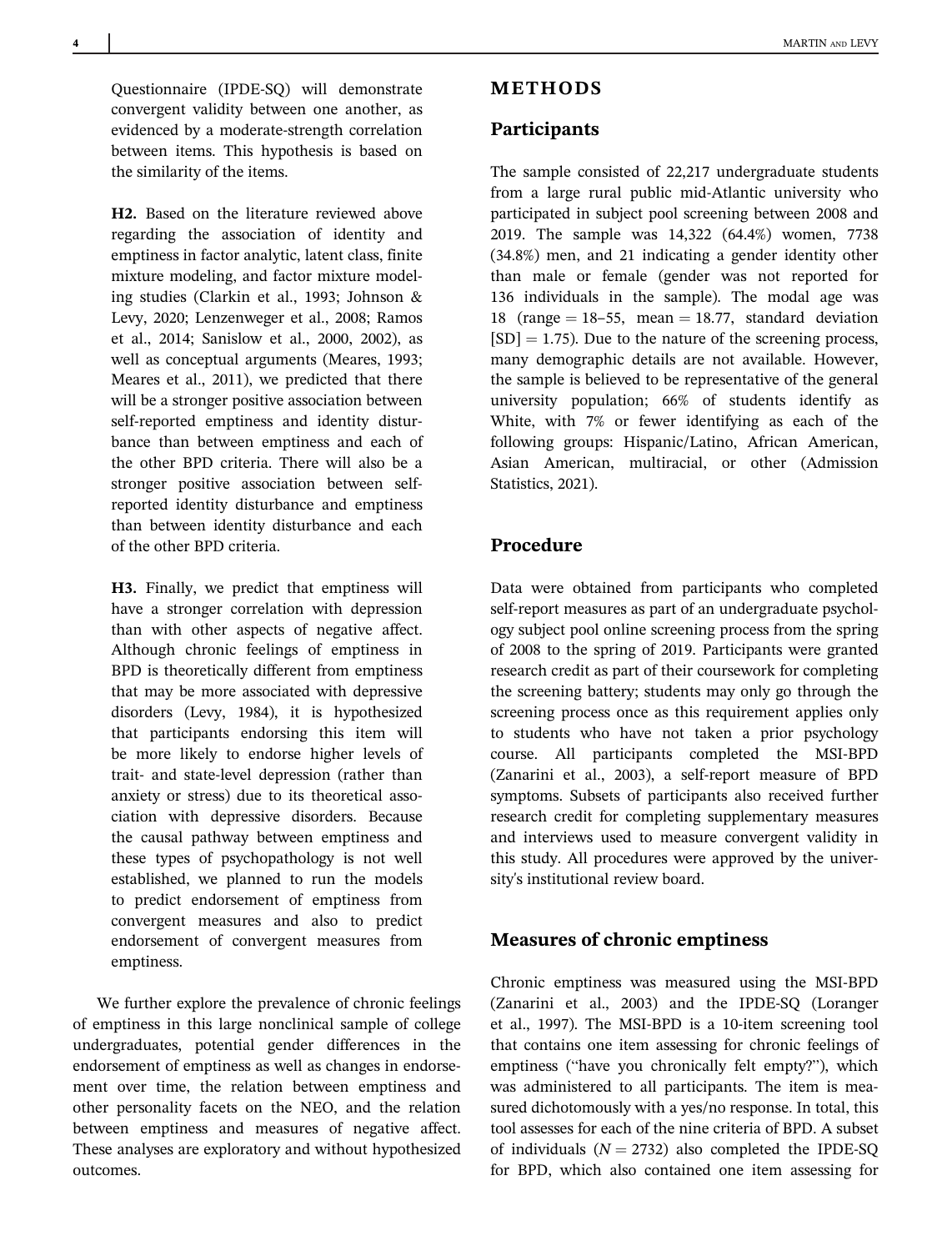chronic feelings of emptiness ("I often feel 'empty' inside"), which was measured dichotomously. Both the MSI-BPD and the IPDE-SQ have demonstrated strong psychometric properties (Lenzenweger et al., 1997; Melartin et al., 2009; Patel et al., 2011).

## Collateral measures

Subsets of participants also provided data measuring personality traits of negative affectivity (Depression Anxiety Stress Scales [DASS]; Lovibond & Lovibond, 1995) and other personality facets related to BPD (The Revised NEO Personality Inventory [NEO]—Anxiety, Angry Hostility, Depression, Positive Emotions [reversed], and Impulsivity facets; Costa & McCrae, 1992). The DASS  $(N = 1110)$  is a 42-item self-report measure that measures state levels of depression, anxiety, and stress, over the past week; items responses range from 0 ("did not apply to me at all") to 3 ("applied to me very much, or most of the time"). The NEO ( $N = 10,506$ ) is a self-report measure, and responses are rated on a 5-point Likert-type scale where higher values indicate greater levels of the trait.

#### Data analysis

Frequency of endorsement of self-reported emptiness was examined between 2008 and 2019 using the MSI-BPD described earlier. For the MSI-BPD, data are typically collected twice a year. Changes in rates of endorsement of emptiness were examined using regression analysis.

We aimed to evaluate the validity of the MSI-BPD emptiness item by examining the pattern of correlations with collateral measures and with other MSI-BPD criteria. Convergent and divergent validity was determined by examining the pattern of correlations between emptiness items with NEO facets corresponding to negative affect, impulsivity, anger, depression, and anxiety, as well as to negative states of depression, anxiety, and stress on the DASS. In each case, point-biserial correlations were calculated, as emptiness was scored dichotomously and the NEO and DASS are scored continuously.

We examined the raw and corrected item-total correlations for each of the BPD criteria to test the reliability of the emptiness criterion relative to other criteria.

Finally, we sought to better assess the relative strength of endorsement of the emptiness criterion in contributing to greater levels of BPD pathology. We planned to conduct a logistic relative weight analysis in order to test the strengths of the different MSI-BPD criteria (Tonidandel & LeBreton, 2011); however, when running the model, it appeared to yield "perfect" prediction of the outcome and was not able to provide results about the relative weights of the items. Instead, we tested the relative predictive validity of emptiness compared with other BPD criteria in predicting borderline psychopathology by comparing tetrachoric correlations between different MSI-BPD items and the dichotomous BPD outcome. BPD diagnosis was a dichotomous outcome, determined by the presence of seven or more reported symptoms on the MSI-BPD (the suggested cutoff for the measure) (Zanarini et al., 2003). For this analysis, the sample was split in two equal halves, each consisting of 50% of those in the larger sample with a likely BPD diagnosis and 50% of those without a likely BPD diagnosis. The second sample served to confirm results found in the first sample.

## RESULTS

In order to explore the construct validity of the emptiness criterion, we examined the correlation between the MSI-BPD emptiness item with the IPDE-SQ emptiness item, and the pattern of associations of MSI-BPD and IPDE-SQ emptiness items with the DASS and specific NEO scales that were employed as part designs from previously administered studies (see Scott et al., 2013). The IPDE-SQ was collected in a subset of the overall sample  $(N = 2732)$  and was positively correlated with the MSI-BPD, demonstrating moderate strength  $(r(2730) = 0.61$ ,  $p < 0.001$ ; this is indicative of adequate convergent validity between items.

MSI emptiness and MSI identity were more correlated with each other than with any other BPD criteria  $(r(22,215) = 0.81, p < 0.001,$  difference between this correlation and next largest correlation between emptiness or identity and any of the remaining criteria yields  $Z = 13.79$ ), in line with relevant psychodynamic theory (see Table A1 with tetrachoric correlations).

We examined the prevalence of emptiness. The total endorsement of emptiness was 10.0%. The mean rate of emptiness across all years in women was 10.3%, whereas mean rate of emptiness across all years in men was 8.9%. No statistically significant change in emptiness over time was detected ( $\beta = 0.08$ ,  $t(21) = 1.63$ , 95% confidence interval [CI] [9.88, 10.08],  $p = 0.12$ ), although the data show a small increase such that for each subsequent semester, there is about a 0.1% increase in chronic feelings of emptiness. This was not true when examining rates of endorsement as a function of self-reported gender identification. Mean emptiness in women was 10.3%, whereas mean emptiness in men was 8.9%. There was a significant increase in reported emptiness in women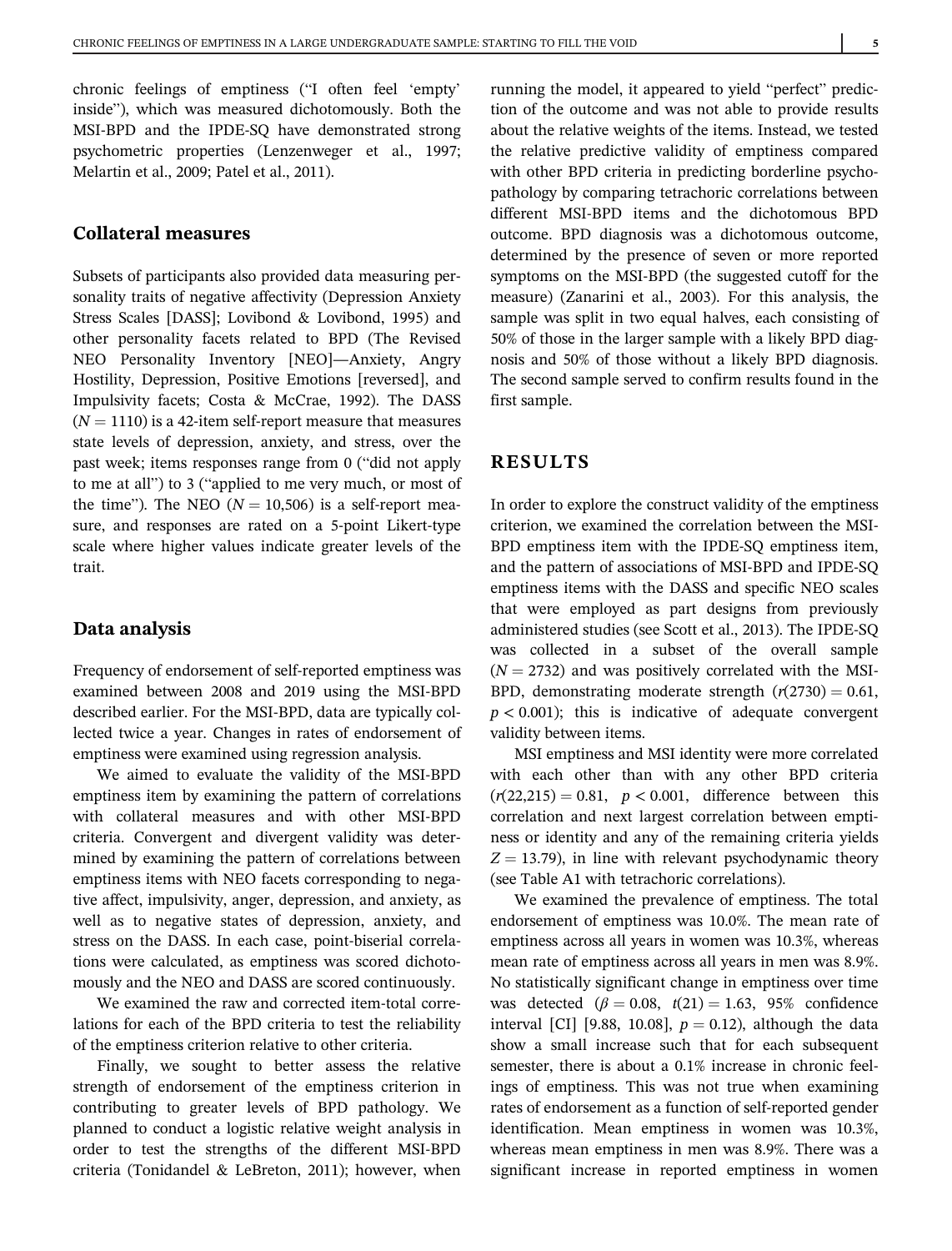

Chronic Emptiness in College Students Across 10+ Years by Gender

FIGURE 1 Chronic emptiness in college students across 10+ years by gender

 $(\beta = 0.13, t(21) = 2.22, 95\% \text{ CI} [9.91, 10.15], p = 0.04),$ and no significant change in emptiness was detected in men  $(\beta = -0.04, t(21) = -0.81, 95\% \text{ CI}$  [9.75, 9.96],  $p = 0.43$ ; 21 individuals reported a gender identity other than male or female over the course of data collection; however, due to the small sample, we were unable to assess changes in this group (Figure 1).

The NEO was administered to a subset of participants  $(N = 10,506)$  and was examined at the facet level in connection with chronic emptiness. Emptiness was most correlated with NEO depression  $(r(10,504) = 0.46$ , the difference between this correlation and next largest correlation between emptiness and another NEO facet yields  $Z = 14.05$ ) relative to other facets (see Table A2 with point-biserial correlations). In models using emptiness to predict NEO facets, we found that depression ( $R^2 = 0.19$ ) was best predicted by the emptiness criterion relative to all other facets assessed ( $R^2 = 0.04 - 0.07$ ), although all models did reach statistical significance ( $p < 0.001$ ). In a model predicting emptiness from all five NEO facets assessed, depression accounted for the most unique variance  $(R^2_{\text{partial}} = 0.09)$  and was a statistically significant predictor ( $\beta = 0.16$ ,  $t(10,501) = 31.49$ , 95% CI [0.01, 0.02],  $p < 0.001$ ); in this model, aside from depression, only the positive emotionality facet reached statistical significance  $(\beta = -0.03, t(10,501) = 6.90, 95\% \text{ CI } [-0.04, -0.02],$  $p = 0.001$ ) and was somewhat negatively predictive of emptiness  $(r = -0.21)$ , but did not account for any unique variance in the model ( $R^2$ <sub>partial</sub> = 0.00).

The DASS was administered to a subset of participants  $(N = 1110)$  and was examined at the facet level in connection with chronic emptiness. In a model using emptiness to predict the depression facet score of the DASS, a greater proportion of the variance in emptiness was accounted for  $(R^2 = 0.26)$  than in models predicting either the anxiety ( $R^2 = 0.15$ ) or stress ( $R^2 = 0.14$ ) facet scores from emptiness (see Table A3 with point-biserial correlations). In a model using all three DASS facets to predict emptiness, depression scores also accounted for the most unique variance  $(R^2_{\text{partial}} = 0.13)$  relative to anxiety  $(R^2_{\text{partial}} = 0.00)$  and stress  $(R^2_{\text{partial}} = 0.00)$ , which accounted for virtually no unique variance. Depression was also the only predictor in the model to reach statistical significance ( $\beta = 0.02$ ,  $t(1109) = 12.58$ , 95% CI  $[0.01, 0.02]$ ,  $p < 0.001$ ).

Item-total correlations were calculated in the full sample for all those who had complete data ( $N = 22,192$ ). Raw item-total correlations ranged from  $r(22,190)$  $= 0.49 - 0.71$ , and emptiness was correlated at  $r(22,190)$  $= 0.63$  with the sum of endorsed items (see Table A4 with item-total correlations). The differences in correlations indicate a small effect of emptiness (difference of ≤0.1) as a better predictor of the total items endorsed over self-harm/suicidality and unstable relationships and that the effect size is comparable with all other criteria. This difference was consistent when calculating the corrected item-total correlation (including only common variance in the prediction of the outcome) and in the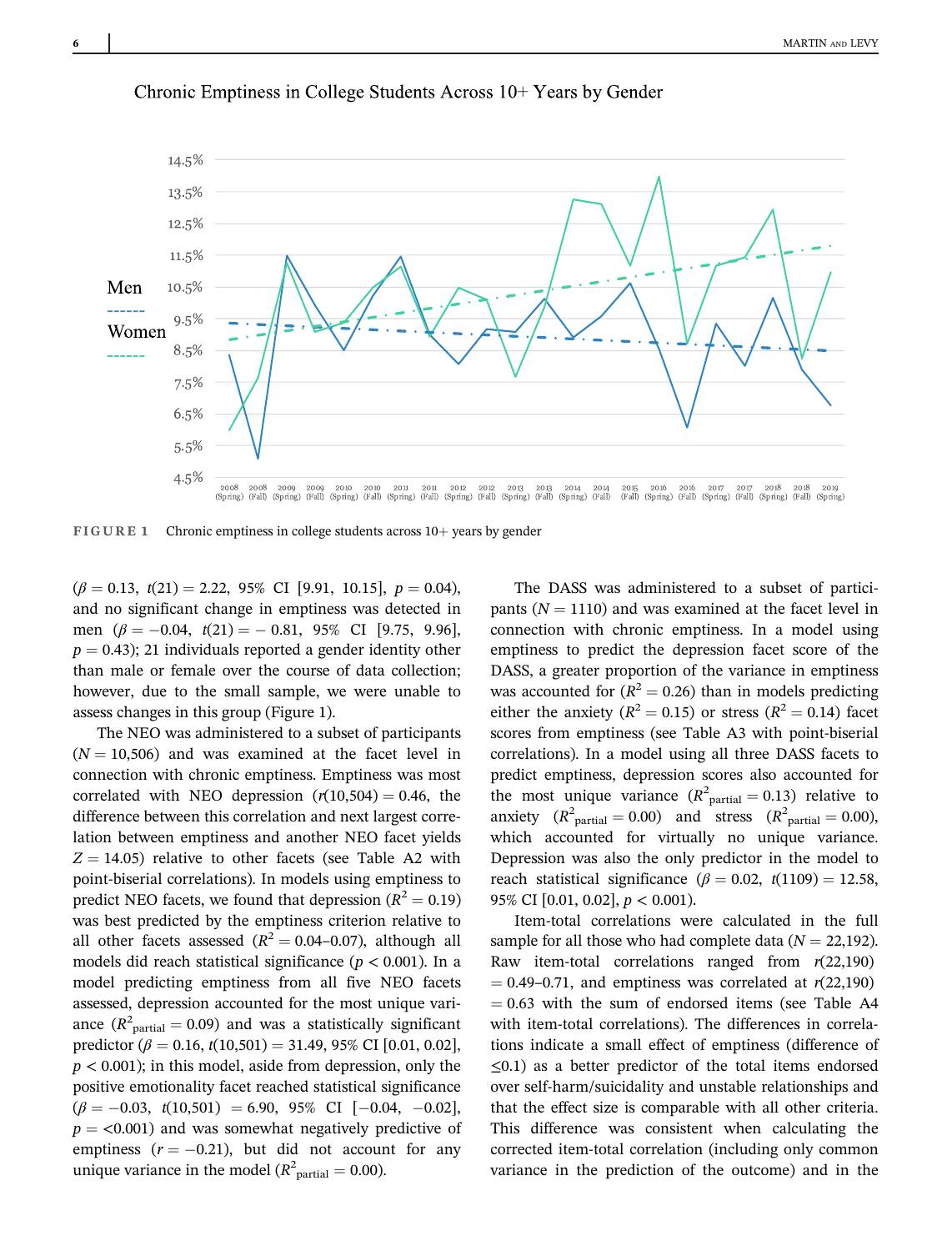dropped item-total correlation (removing all of the variance associated with the item in the prediction of the outcome).

Finally, we sought to examine the relation between individuals endorsing chronic feelings of emptiness with those endorsing seven or more total items on the MSI-BPD. Because the MSI-BPD is scored true–false, or absent–present, tetrachoric correlations (see Table A5 with correlations for all criteria) were calculated to determine the relative strength of the association between endorsement of a BPD criterion and the outcome of having a likely BPD diagnosis. Chronic emptiness had the highest correlation with endorsement of seven or more BPD items in both samples (Sample 1,  $r_{tet} = 0.87$ ; Sample 2,  $r_{tet} = 0.86$ ). Table A6 shows the raw values of those who did and did not endorse seven or more BPD items and those who did and did not endorse chronic feelings of emptiness across both samples. Notably, about 40% of participants endorsing chronic emptiness also endorsed seven or more BPD items.

# DISCUSSION

In the present study, we examined the construct of chronic feelings of emptiness using data collected as part of a screening process for several studies (see Scott et al., 2013, for an example). Although the experience of emptiness in personality disorders has long been of clinical interest (Adler & Buie, 1979; Deutsch, 1942; Hartocollis, 1977; Kernberg, 1967; Levy, 1984; Singer, 1977), there is a relative paucity of research on the concept (Klonsky, 2008; Miller et al., 2020), especially compared with other aspects of personality pathology, such as affective lability, impulsivity, and suicidality. Within this large archival dataset of undergraduate students, we were able to conduct exploratory analyses to examine various aspects of the chronic feelings of emptiness criterion of BPD and its relation to several collateral measures. Chronic feelings of emptiness were assessed using self-report on a valid and commonly used screening measure (MSI-BPD). We examined the prevalence of selfreported emptiness in the sample, measured reliability of the MSI-BPD emptiness item by testing its relation to another single-item measure, determined validity of the emptiness item by assessing the association between chronic feelings of emptiness and other BPD criteria as well as other personality traits related to BPD and negative affect, and analyzed the relative importance of the item in predicting a greater levels of borderline pathology as compared with other BPD criteria.

Year to year, chronic emptiness was endorsed by 10% of the participants. Emptiness appears to be a fairly common experience as indicated by its relatively high rate of endorsement, suggesting that it likely occurs in individuals with and without borderline pathology. The chronic emptiness item, as assessed using the MSI-BPD, appears to be moderately reliable with a similar singleitem measure within the IPDE-SQ. Chronic emptiness was consistently more associated with reported trait- and state-level experiences of depression than with other related constructs (e.g., anxiety, stress, and impulsivity). Also, emptiness and identity disturbance demonstrated a stronger inter-item correlation than did both emptiness with any other BPD criterion and identity disturbance with any other BPD criterion. Finally, the presence of chronic feelings of emptiness appears to provide high predictive validity of meeting criteria for BPD in this population, yielding the highest correlation between a single criterion and BPD across split samples.

The consistent endorsement of emptiness over the past decade in this population suggests that this symptom is likely stable and perhaps less prone to change as a result of environment or historical factors; however, there was a statistically significant increase in emptiness in women. The data in the current study find a higher rate of endorsement of emptiness in women relative to men, as has been found previously, but expand upon this to show that the rate is not only higher but is also increasing. Other criteria in this sample, such as selfharm behavior and identity disturbance, have demonstrated higher incidence over time (Levy, 2017), possibly due to actual increases in these behaviors or due to reduced stigma around reporting of these behaviors. Future studies may benefit from a more comprehensive assessment of emptiness to better understand whether or not there may be changes in experiences of certain kinds of empty feelings or if there may be a normative experience of emptiness that is not being captured.

Moderate-strength estimates of convergent validity suggest that there is some variability in the response to the MSI-BPD emptiness item; although some participants may be truly experiencing and reporting on chronic feelings of emptiness, others may be reporting an experience that is episodic in nature. This may also speak to the vague definition of "empty" that can be interpreted a variety of ways by a respondent; for example, someone experiencing a breakup may be feeling empty interpersonally, likely a temporary state, whereas someone who is consistently uncertain about their goals and interests may experience a more chronic emptiness related to an unconsolidated identity. The items available do not differentiate between potential antecedents to emptiness, allowing the participant to report any experiences of emptiness regardless of relevance to the construct of BPD. A more comprehensive measure of emptiness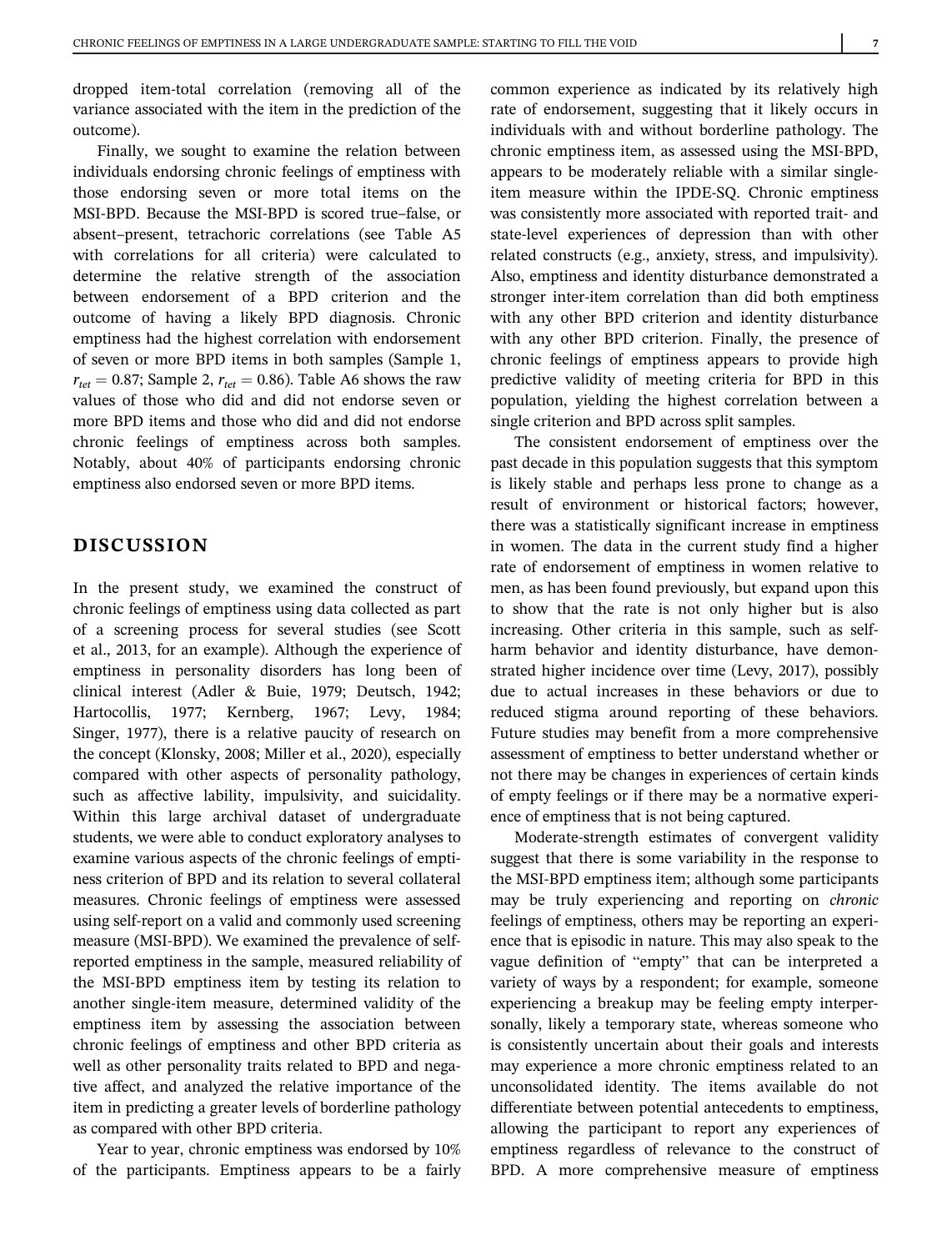8 MARTIN AND LEVY

would serve to improve the reliability of measurement of this construct and provide greater qualitative information, which may be especially useful in a clinical setting.

The association of emptiness to depression is important to consider more closely. Although chronic feelings of emptiness have been conceptualized as part of personality difficulties for almost 100 years, and have been included as part of the criteria for BPD since its inception into the DSM, the experience of emptiness has been noted more broadly by philosophers (Kierkegaard, 1955; Sartre, 1957), existential psychologists (Frankl, 1946; May, 1953), and psychoanalysts (Fromm, 1958) who saw emptiness as part of a normative experience as well as across an array of disorders from depression (Horney, 1952) and narcissism (Kohut, 1977; Levy, 1984) to schizophrenia spectrum disorders (Zandersen & Parnas, 2019). Subsequent research has found emptiness related to depression (Hazell, 1984; Trull & Widiger, 1991). Others have noted the conceptual connection to other feelings that are common in depressed individuals, such as hopelessness or loneliness. It is currently unclear as to what degree of overlap exists between these constructs and feelings of emptiness, or whether feelings of emptiness may come about as a result of hopelessness or loneliness. Miller et al. (2020) note that there is sufficient evidence to distinguish feelings of emptiness from those of hopelessness and loneliness, which are believed to be adjacent constructs. Another important construct to differentiate from is anhedonia. Are anhedonic individuals reporting a lack of pleasure as emptiness? It seems plausible that an inability to derive fun and joyful feelings from activities may lead one to assume that they are empty, devoid of emotion or feeling. Another important consideration is the chronicity of empty feelings in those who experience higher levels of depression. In this group, where episodes of depression are likely as are periods of remission, are feelings of emptiness limited to periods of more intense depression or do they occur outside of episodes as well? The cross-sectional nature of the study does not allow us to examine this directly; however, it may be hypothesized that feelings of emptiness that have been described in those with personality disorders may be fundamentally different from that of those with mood disorders.

The experience of emptiness across normative nonpathological experiences and various psychological difficulties raises the question of whether or not the concept is best conceptualized as a transdiagnostic one, which would be consistent with trends in the field (Insel et al., 2010). This is the approach taken by Price et al. (2020) in the creation of their multiitem subjective emptiness scale, which consistent with a transdiagnostic

approach was found to be unidimensional. Another approach would be to conceptualize emptiness from a developmental psychopathology approach (Levy, 2005) with attention to equifinality, multifinality, and the differences in the mechanisms and experiences of emptiness across borderline and narcissistic personality disorder, major depression, persistent depression, and even schizophrenia.

Consistent with psychodynamic theory, chronic emptiness and identity disturbance demonstrate a stronger relation to one another than with other markers of BPD in the present study. Individuals with BPD are believed to experience feelings of emptiness in response to the various instabilities present in their lives, to include instability in identity, mood, interpersonal and romantic relationships, and behavior. Difficulties across these domains make it nearly impossible to experience a sense of fulfillment and comfort in one's daily life; Levy (1984) describes this in greater detail, stating "convictions, enthusiasms, and relatedness to others all seem lost and replaced by feelings of deadness, boredom, and superficiality" (p. 388), highlighting the experience of the resulting discomfort with these instabilities. It is important to note the correlational nature of these data and to emphasize that the direction of this relationship is unclear. Kernberg (1975) described those with personality difficulties in terms of identity diffusion where representations of the self and others are differentiated and unintegrated. This lack of integration is seen as defensive and results in a disconnect from the self. This disconnect can subsequently result in a feeling of emptiness. The empty feelings may lead to either reckless or impulsive behavior that can help one reconnect with the self or a more passive response that would split off the self from daily tasks of living, limiting potential fulfillment. He further emphasizes that in narcissistic individuals, this emptiness can often appear as a sense of boredom or restlessness. Alternatively, Kohut (1977) theorizes that emptiness is more likely to occur in narcissistic individuals than those with BPD or another PD. Similar to Kernberg, Kohut suggested that emptiness may develop as a coping mechanism or defensive process for addressing perceived failures, either in one's own actions or from those around them, allowing the patient to create greater psychic distance from these disappointments, but at the expense of subduing the patient's sense of themself. For both Kernberg and Kohut, the result is a less rich and nuanced sense of oneself, inability to evoke self-representations when needed, and the experience of feeling empty and barren. Adler and Buie (1979) and Blatt (1974) articulated similar ideas, hypothesizing that representational deficits in evocative constancy lead patients with BPD to experience a sense of emptiness.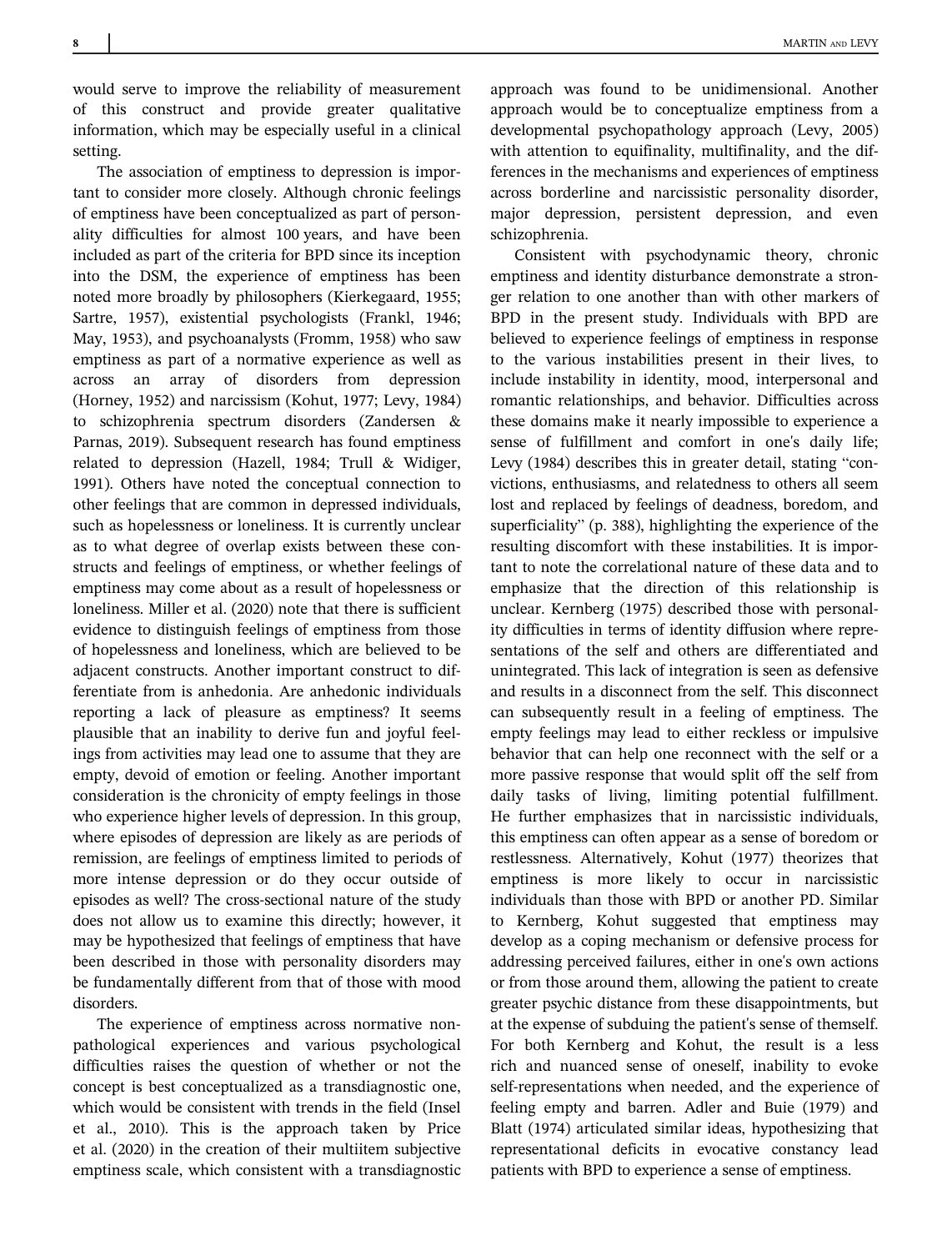Emptiness does appear to provide high predictive validity in determining those more likely to be diagnosed with BPD, although not significantly more so than several other BPD criteria. The data do show across samples a small effect size over that of the unstable relationships criteria, which is likely due to higher endorsement of unstable relationships in this population and in individuals without BPD. Because it does have the highest correlation with an outcome of BPD, the utility of the emptiness criterion for screening purposes should be considered and may be useful in discriminating among other forms of psychopathology.

## Strengths and limitations

Primary strengths of the current study include a large sample size that is representative of a typical American college population and the capacity to examine important psychometric properties of the item and measure of interest. This study is unique in that two single-item measures of emptiness can be correlated with one another and that multiple forms of validity and reliability can be examined, providing greater clarity on the utility of these tools. Given the sample size and the continuous data collection of more than a decade, findings in this sample are likely to be robust and generalizable across samples of college students.

There are thus important clinical implications that arise. Results of the current study suggest that clinicians working with college students reporting chronic feelings of emptiness should consider the possibility of a personality disorder as part of the differential diagnosis, and not simply default to a mood disorder. Although we found that chronic feelings of emptiness were associated with self-reported depression on the DASS, this criterion was as strongly associated with identity disturbance central to BPD as well as predicting the likelihood of screening positive for BPD. Consistent with this, several researchers have found that the depressive experiences in BPD could be distinguished from major depression proper by feelings of emptiness (Levy et al., 2007; Rogers et al., 1995; Westen et al., 1992; see Köhling et al., 2015, for a review).

There are several limitations to the current study. First is the use of single-item measures of emptiness. As Miller et al. (2020) noted in their review, the use of a single-item measure presents several psychometric challenges, typically limits reliability, and has contributed to a lack of clarity in the literature. Although this study relied largely on single-item measures of emptiness, responses were collected in a very large sample and used two different single-item measures of emptiness allowing for analysis of reliability and validity. Further, this sample is robust enough to capture individuals who likely do and do not have BPD, allowing for a more comprehensive understanding of emptiness in these two groups.

A second limitation is more conceptual and related to the construct itself. As aforementioned, the concept of emptiness can be abstract. Although clinical experience suggests that the term resonates with some interviewees, others seemed confused by the term. Related, it is unclear whether participant responses reflect presence of both the experience of emptiness and a chronic experience of such feelings, or if instead they may be referring to a more temporary mental state at the time of completing the survey (or even an interview).

A third limitation is that the participants are from a nonclinical sample. Although the sample size is large enough to capture many individuals who are likely to experience a range of BPD symptoms and other forms of psychopathology, a clinical sample, with a larger age range, would likely provide greater external validity.

Finally, the study relies on self-report measures. Although certain validity checks were in place to ensure honest and effortful reporting, participants may have misunderstood the items of interest and may have systematically overreported or underreported symptoms. Trained interviewers would likely improve reliability and validity of reporting on these items in future studies.

Future studies would benefit from the use multiitem, multidomain constructed measures with a focus on qualitative experiences of chronic emptiness in individuals with BPD. The current items used to measure emptiness are narrow in scope and can be difficult for a respondent to grasp. Creation of a measure that would capture greater variance in feelings of emptiness could provide greater clinical utility and better distinguish between diagnostic groups. Along these lines, Price et al. (2020) have developed a measure of emptiness based on factor analysis of items from existing measures in an effort to develop a transdiagnostic measure. Future studies would also benefit from a prospective design that is meant to track symptoms of emptiness over time. Studies using ecological momentary assessment may be able to better connect antecedent events to subsequent feelings of more acute emptiness. Recruitment of groups with personality disorders and with mood disorders would also provide greater information about how feelings of emptiness may differ between samples.

#### ACKNOWLEDGEMENTS

We gratefully acknowledge the assistance of Benjamin N. Johnson, James M. LeBreton, Michael N. Hallquist, and Jonathan E. Cook for comments, advice, and statistical consultation.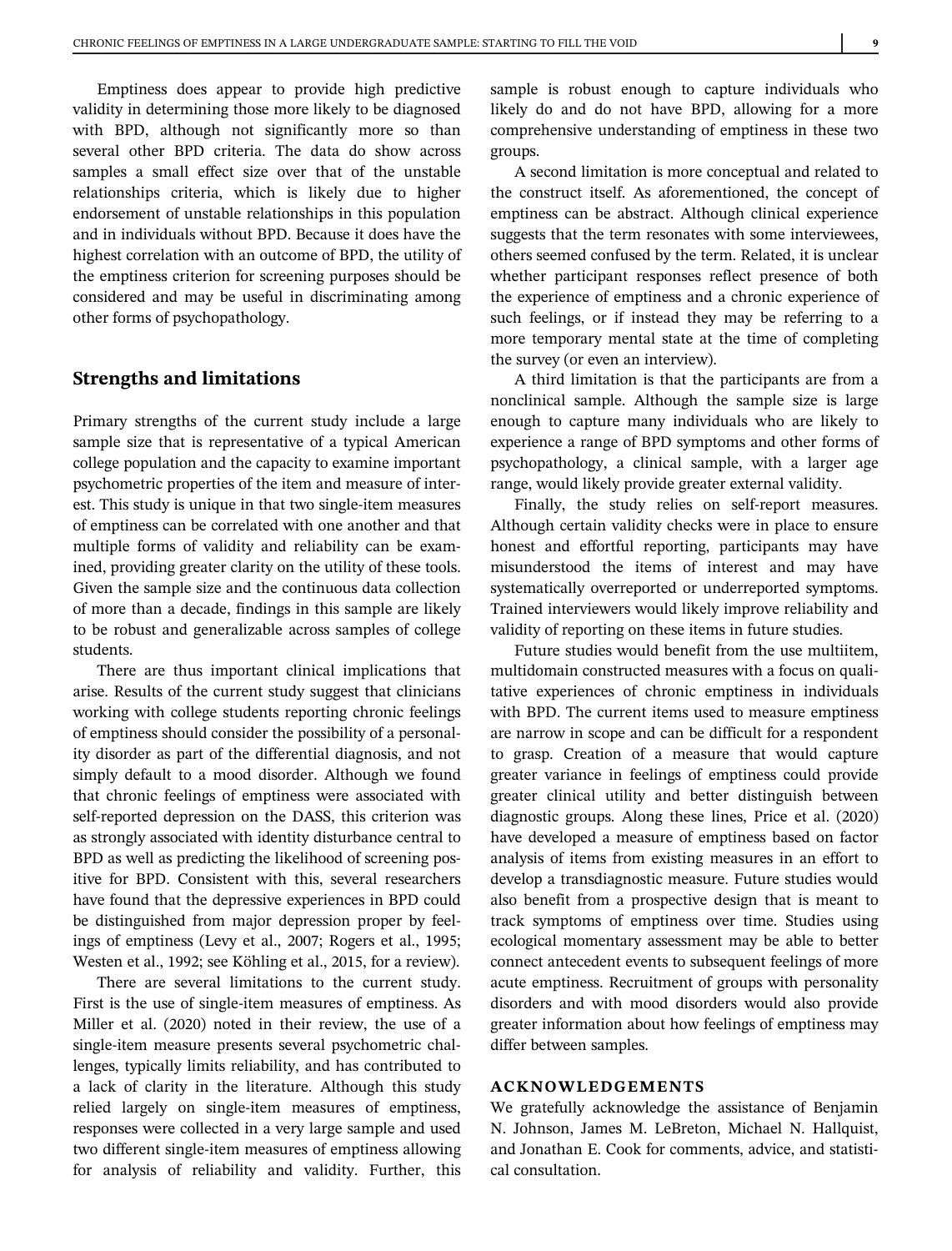## CONFLICT OF INTERESTS

Other than book royalties and training fees received by Dr Kenneth N. Levy, there are no known conflicts of interest noted.

## ETHICS STATEMENT

The study was approved by the Institutional Review Board at the Pennsylvania State University.

## DATA AVAILABILITY STATEMENT

De-identified data are potentially available upon request from the authors, who would review the rationale for the request prior to distribution.

#### **REFERENCES**

- Adler, G., & Buie, D. H. (1979). Aloneness and borderline psychopathology: The possible relevance of child development issues. International Journal of Psycho-Analysis, 60, 83–96.
- Admission Statistics. (2021). Available from: [https://admissions.](https://admissions.psu.edu/apply/statistics/) [psu.edu/apply/statistics/](https://admissions.psu.edu/apply/statistics/)
- American Psychiatric Association. (Ed.) (1980). Diagnostic and statistical manual of mental disorders (3rd ed.). American Psychiatric Association.
- Bach, B., & Sellbom, M. (2016). Continuity between DSM-5 categorical criteria and traits criteria for borderline personality disorder. Canadian Journal of Psychiatry, 61(8), 489–494. <https://doi.org/10.1177/0706743716640756>
- Benson, K. T., Donnellan, M. B., & Morey, L. C. (2017). Genderrelated differential item functioning in DSM-IV/DSM-5-III (alternative model) diagnostic criteria for borderline personality disorder. Personality Disorders, Theory, Research, and Treatment, 8(1), 87–93.<https://doi.org/10.1037/per0000166>
- Blatt, S. J. (1974). Levels of object representation in anaclitic and introjective depression. The Psychoanalytic Study of the Child, 29(1), 107–157. [https://doi.org/10.1080/00797308.1974.](https://doi.org/10.1080/00797308.1974.11822616) [11822616](https://doi.org/10.1080/00797308.1974.11822616)
- Clarkin, J. F., Hull, J. W., & Hurt, S. W. (1993). Factor structure of borderline personality disorder criteria. Journal of Personality Disorders, 7(2), 137–143. [https://doi.org/10.1521/pedi.1993.7.](https://doi.org/10.1521/pedi.1993.7.2.137) [2.137](https://doi.org/10.1521/pedi.1993.7.2.137)
- Costa, P. T., & McCrae, R. R. (1992). Revised NEO Personality Inventory (NEO PI-R) and NEO Five-Factor Inventory (NEO-FFI). Psychological Assessment Resources, Inc.
- Deutsch, H. (1942). Some forms of emotional disturbance and their relationship to schizophrenia. The Psychoanalytic Quarterly, 11, 301–321.<https://doi.org/10.1080/21674086.1942.11925501>
- Ellison, W. D., Rosenstein, L., Chelminski, I., Dalrymple, K., & Zimmerman, M. (2015). The clinical significance of single features of borderline personality disorder: Anger, affective instability, impulsivity, and chronic emptiness in psychiatric outpatients. Journal of Personality Disorders, 30(2), 261–270. [https://doi.org/10.1521/pedi\\_2015\\_29\\_193](https://doi.org/10.1521/pedi_2015_29_193)
- Frankl, V. (1946). Man's search for meaning. Washington Square Press.

Fromm, E. (1958). The art of loving. Harper and Brothers.

Goodman, M., Patel, U., Oakes, A., Matho, A., & Triebwasser, J. (2013). Developmental trajectories to male borderline personality disorder. Journal of Personality Disorders, 27(6), 764–782. [https://doi.org/10.1521/pedi\\_2013\\_27\\_111](https://doi.org/10.1521/pedi_2013_27_111)

- Hartocollis, P. (1977). Borderline personality disorders: The concept, the syndrome, the patient. International Universities Press.
- Hazell, C. G. (1984). Experienced levels of emptiness and existential concern with different levels of emotional development and profile of values. Psychological Reports, 55(3), 967–976. [https://](https://doi.org/10.2466/pr0.1984.55.3.967) [doi.org/10.2466/pr0.1984.55.3.967](https://doi.org/10.2466/pr0.1984.55.3.967)
- Hoertel, N., Peyre, H., Wall, M. M., Limosin, F., & Blanco, C. (2014). Examining sex differences in DSM-IV borderline personality disorder symptom expression using Item Response Theory (IRT). Journal of Psychiatric Research, 59, 213–219. <https://doi.org/10.1016/j.jpsychires.2014.08.019>
- Horney, K. (1952). The paucity of inner experiences. American Journal of Psychoanalysis, 12(1), 3–9. [https://doi.org/10.1007/](https://doi.org/10.1007/BF01872367) [BF01872367](https://doi.org/10.1007/BF01872367)
- Insel, T., Cuthbert, B., Garvey, M., Heinssen, R., Pine, D. S., Quinn, K., Sanislow, C., & Wang, P. (2010). Research domain criteria (RDoC): Toward a new classification framework for research on mental disorders. The American Journal of Psychiatry, 167(7), 748–751. [https://doi.org/10.1176/appi.ajp.](https://doi.org/10.1176/appi.ajp.2010.09091379) [2010.09091379](https://doi.org/10.1176/appi.ajp.2010.09091379)
- Johnson, B. N., & Levy, K. N. (2020). Identifying unstable and empty phenotypes of borderline personality through factor mixture modeling in a large nonclinical sample. Personality Disorders, Theory, Research, and Treatment, 11(2), 141–150. <https://doi.org/10.1037/per0000360>
- Kernberg, O. (1967). Borderline personality organization. Journal of the American Psychoanalytic Association, 15(3), 641–685. <https://doi.org/10.1177/000306516701500309>
- Kernberg, O. F. (1975). Borderline conditions and pathological narcissism. Jason Aronson, Inc.
- Kernberg, O. F. (1984). Severe personality disorders: Psychotherapeutic strategies. Yale University Press.
- Kernberg, O. F., & Yeomans, F. E. (2013). Borderline personality disorder, bipolar disorder, depression, attention deficit/hyperactivity disorder, and narcissistic personality disorder: Practical differential diagnosis. Bulletin of the Menninger Clinic, 77(1), 1–22.<https://doi.org/10.1521/bumc.2013.77.1.1>
- Kierkegaard, S. (1955). Fear and trembling and the sickness unto death (W. Lowrie, Trans.). Doubleday.
- Klonsky, E. D. (2008). What is emptiness? Clarifying the 7th criterion for borderline personality disorder. Journal of Personality Disorders, 22(4), 418–426. [https://doi.org/10.1521/pedi.](https://doi.org/10.1521/pedi.2008.22.4.418) [2008.22.4.418](https://doi.org/10.1521/pedi.2008.22.4.418)
- Klonsky, E. D., Oltmanns, T. F., & Turkheimer, E. (2003). Deliberate self-harm in a nonclinical population: Prevalence and psychological correlates. The American Journal of Psychiatry, 160(8), 1501–1508. [https://doi.org/10.1176/appi.ajp.](https://doi.org/10.1176/appi.ajp.160.8.1501) [160.8.1501](https://doi.org/10.1176/appi.ajp.160.8.1501)
- Koenigsberg, H. W., Harvey, P. D., Mitropoulou, V., Schmeidler, J., New, A. S., Goodman, M., Silverman, J. M., Serby, M., Schopick, F., & Siever, L. J. (2002). Characterizing affective instability in borderline personality disorder. The American Journal of Psychiatry, 159(5), 784–788. [https://doi.org/10.1176/](https://doi.org/10.1176/appi.ajp.159.5.784) [appi.ajp.159.5.784](https://doi.org/10.1176/appi.ajp.159.5.784)
- Köhling, J., Ehrenthal, J. C., Levy, K. N., Schauenburg, H., & Dinger, U. (2015). Quality and severity of depression in borderline personality disorder: A systematic review and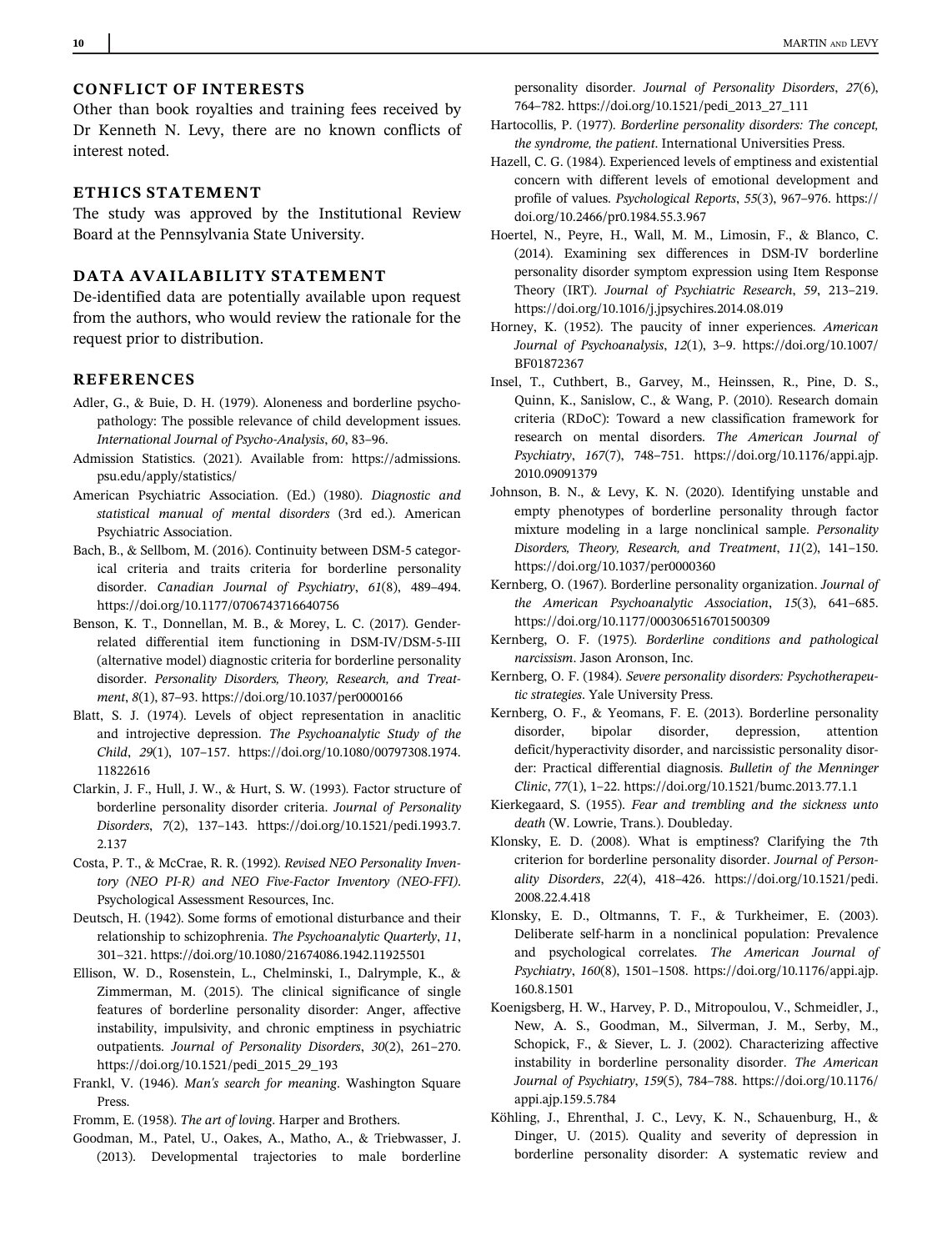meta-analysis. Clinical Psychology Review, 37, 13–25. [https://](https://doi.org/10.1016/j.cpr.2015.02.002) [doi.org/10.1016/j.cpr.2015.02.002](https://doi.org/10.1016/j.cpr.2015.02.002)

- Kohut, H. (1977). The restoration of self. International Universities Press.
- Korner, A., Gerull, F., Meares, R., & Stevenson, J. (2008). The nothing that is something: Core dysphoria as the central feature of borderline personality disorder. Implications for treatment. American Journal of Psychotherapy, 62(4), 377–394. [https://doi.](https://doi.org/10.1176/appi.psychotherapy.2008.62.4.377) [org/10.1176/appi.psychotherapy.2008.62.4.377](https://doi.org/10.1176/appi.psychotherapy.2008.62.4.377)
- Lawrence, K. A., Allen, J. S., & Chanen, A. M. (2010). Impulsivity in borderline personality disorder: Reward-based decisionmaking and its relationship to emotional distress. Journal of Personality Disorders, 24(6), 785–799. [https://doi.org/10.1521/](https://doi.org/10.1521/pedi.2010.24.6.785) [pedi.2010.24.6.785](https://doi.org/10.1521/pedi.2010.24.6.785)
- Lenzenweger, M. F., Clarkin, J. F., Yeomans, F. E., Kernberg, O. F., & Levy, K. N. (2008). Refining the borderline personality disorder phenotype through finite mixture modeling: Implications for classification. Journal of Personality Disorders, 22(4), 313–331.<https://doi.org/10.1521/pedi.2008.22.4.313>
- Lenzenweger, M. F., Loranger, A. W., Korfine, L., & Neff, C. (1997). Detecting personality disorders in a nonclinical population: Application of a 2-stage procedure for case identification. Archives of General Psychiatry, 54(4), 345–351. [https://doi.org/](https://doi.org/10.1001/archpsyc.1997.01830160073010) [10.1001/archpsyc.1997.01830160073010](https://doi.org/10.1001/archpsyc.1997.01830160073010)
- Levy, K. N. (2005). The implications of attachment theory and research for understanding borderline personality disorder. Development and Psychopathology, 17(4), 959–986. [https://doi.](https://doi.org/10.1017/S0954579405050455) [org/10.1017/S0954579405050455](https://doi.org/10.1017/S0954579405050455)
- Levy, K. N. (2017). Identity and attachment as mechanisms of change in the development and treatment of borderline personality disorder. Symposium presented at the 15th Annual Convention of the International Society for the Study of Personality Disorders, Heidelberg, Germany.
- Levy, K. N., Edell, W. S., & McGlashan, T. H. (2007). Depressive experiences in inpatients with borderline personality disorder. Psychiatric Quarterly, 78(2), 129–143. [https://doi.org/10.1007/](https://doi.org/10.1007/s11126-006-9033-8) [s11126-006-9033-8](https://doi.org/10.1007/s11126-006-9033-8)
- Levy, S. T. (1984). Psychoanalytic perspectives on emptiness. Journal of the American Psychoanalytic Association, 32(2), 387–404.<https://doi.org/10.1177/000306518403200207>
- Loranger, A. W., Janca, A., & Sartorius, N. (Eds.) (1997). Assessment and diagnosis of personality disorders: The ICD-10 International Personality Disorder Examination (IPDE). Cambridge University Press.<https://doi.org/10.1017/CBO9780511663215>
- Lovibond, P. F., & Lovibond, S. H. (1995). The structure of negative emotional states: Comparison of the Depression Anxiety Stress Scales (DASS) with the Beck Depression and Anxiety Inventories. Behaviour Research and Therapy, 33(3), 335–343. [https://](https://doi.org/10.1016/0005-7967(94)00075-U) [doi.org/10.1016/0005-7967\(94\)00075-U](https://doi.org/10.1016/0005-7967(94)00075-U)
- May, R. (1953). Man's search for himself. Norton.
- Meares, R. (1993). The metaphor of play: Disruption and restoration in the borderline experience. Jason Aronson, Inc.
- Meares, R., Gerull, F., Stevenson, J., & Korner, A. (2011). Is self disturbance the core of borderline personality disorder? An outcome study of borderline personality factors. The Australian and New Zealand Journal of Psychiatry, 45(3), 214–222. [https://](https://doi.org/10.3109/00048674.2010.551280) [doi.org/10.3109/00048674.2010.551280](https://doi.org/10.3109/00048674.2010.551280)
- Melartin, T., Häkkinen, M., Koivisto, M., Suominen, K., & Isometsä, E. (2009). Screening of psychiatric outpatients for

borderline personality disorder with the McLean Screening Instrument for Borderline Personality Disorder (MSI-BPD). Nordic Journal of Psychiatry, 63(6), 475–479. [https://doi.org/10.](https://doi.org/10.3109/08039480903062968) [3109/08039480903062968](https://doi.org/10.3109/08039480903062968)

- Miller, C. E., Lewis, K. L., Huxley, E., Townsend, M. L., & Grenyer, B. F. S. (2018). A 1-year follow-up study of capacity to love and work: What components of borderline personality disorder most impair interpersonal and vocational functioning? Personality and Mental Health, 12, 334–344. [https://doi.org/10.](https://doi.org/10.1002/pmh.1432) [1002/pmh.1432](https://doi.org/10.1002/pmh.1432)
- Miller, C. E., Townsend, M. L., Day, N. J. S., & Grenyer, B. F. S. (2020). Measuring the shadows: A systematic review of chronic emptiness in borderline personality disorder. PLoS ONE, 15(7), e0233970.<https://doi.org/10.1371/journal.pone.0233970>
- Morgan, T. A., Chelminski, I., Young, D., Dalrymple, K., & Zimmerman, M. (2013). Differences between older and younger adults with Borderline Personality Disorder on clinical presentation and impairment. Journal of Psychiatric Research, 47(10), 1507–1513.<https://doi.org/10.1016/j.jpsychires.2013.06.009>
- Patel, A. B., Sharp, C., & Fonagy, P. (2011). Criterion validity of the MSI-BPD in a community sample of women. Journal of Psychopathology and Behavioral Assessment, 33(3), 403–408. [https://](https://doi.org/10.1007/s10862-011-9238-5) [doi.org/10.1007/s10862-011-9238-5](https://doi.org/10.1007/s10862-011-9238-5)
- Pérez, S., Marco, J. H., & García-Alandete, J. (2017). Psychopathological differences between suicide ideators and suicide attempters in patients with mental disorders. Clinical Psychology & Psychotherapy, 24(4), 1002–1013. [https://doi.org/10.1002/](https://doi.org/10.1002/cpp.2063) [cpp.2063](https://doi.org/10.1002/cpp.2063)
- Pfohl, B., Blum, N., & Zimmerman, M. (1997). Structured Interview for DSM-IV Personality: SIDP-IV. American Psychiatric Publishing.
- Price, A. L., Mahler, H. I. M., & Hopwood, C. J. (2020). Construction and validation of a self-report subjective emptiness scale. Assessment, 8, 1073191120968275.
- Ramos, V., Canta, G., de Castro, F., & Leal, I. (2014). Discrete subgroups of adolescents diagnosed with borderline personality disorder: A latent class analysis of personality features. Journal of Personality Disorders, 28(4), 463–482. [https://doi.org/10.](https://doi.org/10.1521/pedi_2013_27_126) [1521/pedi\\_2013\\_27\\_126](https://doi.org/10.1521/pedi_2013_27_126)
- Rogers, J., Widiger, T. A., & Krupp, A. (1995). Aspects of depression associated with borderline personality disorder. The American Journal of Psychiatry, 152(2), 268–270. [https://doi.org/10.1176/](https://doi.org/10.1176/ajp.152.2.268) [ajp.152.2.268](https://doi.org/10.1176/ajp.152.2.268)
- Ruggero, C. J., Zimmerman, M., Chelminski, I., & Young, D. (2010). Borderline personality disorder and the misdiagnosis of bipolar disorder. Journal of Psychiatric Research, 44(6), 405–408.<https://doi.org/10.1016/j.jpsychires.2009.09.011>
- Sanislow, C. A., Grilo, C. M., & McGlashan, T. H. (2000). Factor analysis of the DSM-III-R borderline personality disorder criteria in psychiatric inpatients. The American Journal of Psychiatry, 157(10), 1629–1633. [https://doi.org/10.1176/appi.](https://doi.org/10.1176/appi.ajp.157.10.1629) [ajp.157.10.1629](https://doi.org/10.1176/appi.ajp.157.10.1629)
- Sanislow, C. A., Grilo, C. M., Morey, L. C., Bender, D. S., Skodol, A. E., Gunderson, J. G., Shea, M. T., Stout, R. L., Zanarini, M. C., & McGlashan, T. H. (2002). Confirmatory factor analysis of DSM-IV criteria for borderline personality disorder: Findings from the Collaborative Longitudinal Personality Disorders Study. The American Journal of Psychiatry, 159(2), 284–290.<https://doi.org/10.1176/appi.ajp.159.2.284>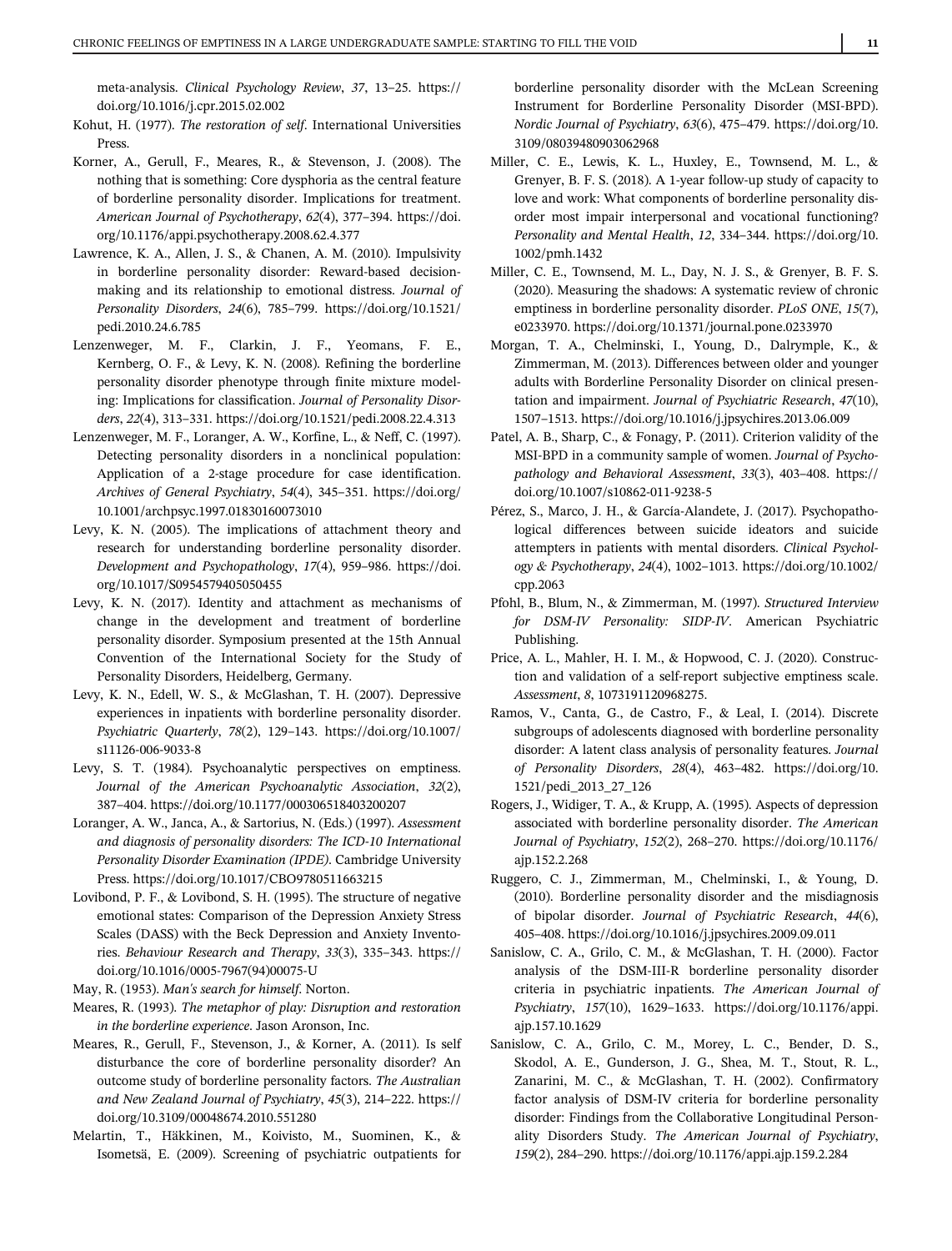- Sartre, J.-P. (1957). The transcendence of the ego: An existentialist theory of consciousness. Macmillan.
- Scott, L. N., Levy, K. N., & Granger, D. A. (2013). Biobehavioral reactivity to social evaluative stress in women with borderline personality disorder. Personality Disorders, Theory, Research, and Treatment, 4(2), 91–100.<https://doi.org/10.1037/a0030117>
- Singer, M. (1977). The experience of emptiness in narcissistic and borderline states: II. The struggle for a sense of self and the potential for suicide. International Review of Psycho-Analysis, 4, 471–479.
- Tonidandel, S., & LeBreton, J. M. (2011). Relative importance analysis: A useful supplement to regression analysis. Journal of Business and Psychology, 26(1), 1–9. [https://doi.org/10.1007/](https://doi.org/10.1007/s10869-010-9204-3) [s10869-010-9204-3](https://doi.org/10.1007/s10869-010-9204-3)
- Trull, T. J., Solhan, M. B., Tragesser, S. L., Jahng, S., Wood, P. K., Piasecki, T. M., & Watson, D. (2008). Affective instability: Measuring a core feature of borderline personality disorder with ecological momentary assessment. Journal of Abnormal Psychology, 117(3), 647–661.<https://doi.org/10.1037/a0012532>
- Trull, T. J., & Widiger, T. A. (1991). The relationship between borderline personality disorder criteria and dysthymia symptoms. Journal of Psychopathology and Behavioral Assessment, 13(2), 91–105.<https://doi.org/10.1007/BF00961425>
- Westen, D., Moses, M. J., Silk, K. R., Lohr, N. E., Cohen, R., & Segal, H. (1992). Quality of depressive experience in borderline personality disorder and major depression: When depression is not just depression. Journal of Personality Disorders, 6(4), 382–393.<https://doi.org/10.1521/pedi.1992.6.4.382>
- Whiteside, S. P., & Lynam, D. R. (2001). The five factor model and impulsivity: Using a structural model of personality to understand impulsivity. Personality and Individual Differences, 30(4), 669–689. [https://doi.org/10.1016/S0191-8869\(00\)00064-7](https://doi.org/10.1016/S0191-8869(00)00064-7)
- Widiger, T. A., Corbitt, E. M., Ellis, C. R., Mangine, S., & Thomas, G. V. (1995). Personality Disorder Interview—IV. Psychological Assessment Resources, Inc.
- Yen, S., Johnson, J., Costello, E., & Simpson, E. B. (2009). A 5-day dialectical behavior therapy partial hospital program for women with borderline personality disorder: Predictors of outcome from a 3-month follow-up study. Journal of Psychiatric

Practice, 15(3), 173–182. [https://doi.org/10.1097/01.pra.](https://doi.org/10.1097/01.pra.0000351877.45260.70) [0000351877.45260.70](https://doi.org/10.1097/01.pra.0000351877.45260.70)

- Zanarini, M. C., Frankenburg, F. R., Reich, D. B., Silk, K. R., Hudson, J. I., & McSweeney, L. B. (2007). The subsyndromal phenomenology of borderline personality disorder: A 10-year follow-up study. The American Journal of Psychiatry, 164(6), 929–935.<https://doi.org/10.1176/ajp.2007.164.6.929>
- Zanarini, M. C., Horwood, J., Wolke, D., Waylen, A., Fitzmaurice, G., & Grant, B. F. (2011). Prevalence of DSM-IV borderline personality disorder in two community samples: 6,330 English 11-year-olds and 34,653 American adults. Journal of Personality Disorders, 25(5), 607–619. [https://doi.org/10.](https://doi.org/10.1521/pedi.2011.25.5.607) [1521/pedi.2011.25.5.607](https://doi.org/10.1521/pedi.2011.25.5.607)
- Zanarini, M. C., Vujanovic, A. A., Parachini, E. A., Boulanger, J. L., Frankenburg, F. R., & Hennen, J. (2003). A screening measure for BPD: The McLean screening Instrument for Borderline Personality Disorder (MSI-BPD). Journal of Personality Disorders, 17(6), 568–573.<https://doi.org/10.1521/pedi.17.6.568.25355>
- Zandersen, M., & Parnas, J. (2019). Identity disturbance, feelings of emptiness, and the boundaries of the schizophrenia spectrum. Schizophrenia Bulletin, 45(1), 106–113.
- Zimmerman, M., Chelminski, I., Dalrymple, K., & Martin, J. (2018). Screening for bipolar disorder and finding borderline personality disorder: A replication and extension. Journal of Personality Disorders, 23, 1–11.
- Zimmerman, M., Galione, J. N., Ruggero, C. J., Chelminski, I., Young, D., Dalrymple, K., & McGlinchey, J. B. (2010). Screening for bipolar disorder and finding borderline personality disorder. The Journal of Clinical Psychiatry, 71(09), 1212–1217. <https://doi.org/10.4088/JCP.09m05161yel>

How to cite this article: Martin, J. A., & Levy, K. N. (2021). Chronic feelings of emptiness in a large undergraduate sample: Starting to fill the void. Personality and Mental Health, 1–14. [https://doi.](https://doi.org/10.1002/pmh.1531) [org/10.1002/pmh.1531](https://doi.org/10.1002/pmh.1531)

#### APPENDIX

| <b>Variable</b>           | 1.   | 2.             | 3.   | $\mathbf{4}$   | 5.             | 6.             | 7.           | 8.           | 9.   |
|---------------------------|------|----------------|------|----------------|----------------|----------------|--------------|--------------|------|
| 1. Emptiness              | 1    |                |      |                |                |                |              |              |      |
| 2. Identity disturbance   | 0.81 | $\overline{1}$ |      |                |                |                |              |              |      |
| 3. Unstable relationships | 0.39 | 0.36           | 1    |                |                |                |              |              |      |
| 4. Self-harm/suicidality  | 0.62 | 0.59           | 0.37 | $\overline{1}$ |                |                |              |              |      |
| 5. Impulsivity            | 0.54 | 0.52           | 0.44 | 0.58           | $\overline{1}$ |                |              |              |      |
| 6. Affective lability     | 0.64 | 0.59           | 0.49 | 0.56           | 0.68           | $\overline{1}$ |              |              |      |
| 7. Anger                  | 0.58 | 0.55           | 0.47 | 0.52           | 0.64           | 0.76           | $\mathbf{1}$ |              |      |
| 8. Paranoia               | 0.57 | 0.53           | 0.45 | 0.49           | 0.53           | 0.59           | 0.64         | $\mathbf{1}$ |      |
| 9. Dissociation           | 0.69 | 0.69           | 0.38 | 0.53           | 0.53           | 0.58           | 0.57         | 0.60         | 1    |
| 10. Abandonment           | 0.65 | 0.61           | 0.50 | 0.60           | 0.58           | 0.62           | 0.55         | 0.53         | 0.57 |

TABLE A1 Tetrachoric correlations between McLean Screening Instrument for Borderline Personality Disorder items

Note: All  $ps < 0.001$ .  $N = 22,217$ .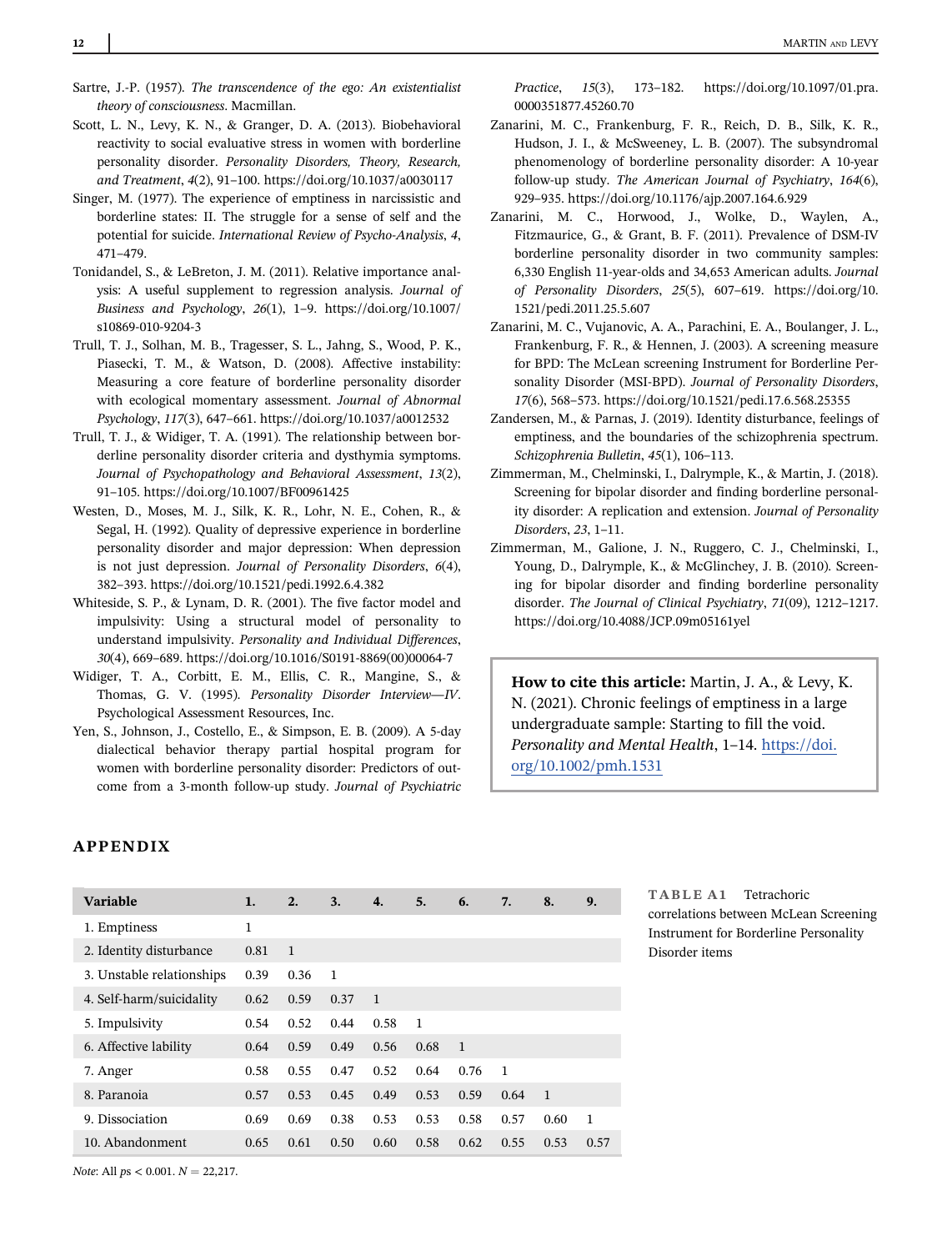TABLE A2 Point-biserial correlations between MSI-BPD emptiness and NEO facets

| <b>Variable</b>  | 1.      | $\overline{2}$ . | 3.      | 4.      | 5.      |
|------------------|---------|------------------|---------|---------|---------|
| 1. Emptiness     | 1       |                  |         |         |         |
| 2. NEO-DE $P^a$  | 0.43    | 1                |         |         |         |
| 3. NEO-AN $X^a$  | 0.26    | 0.62             | 1       |         |         |
| 4. NEO-AN $Ga$   | 0.24    | 0.52             | 0.46    | 1       |         |
| 5. NEO-IM $P^a$  | 0.21    | 0.47             | 0.41    | 0.45    | 1       |
| $6.$ NEO-POS $a$ | $-0.21$ | $-0.35$          | $-0.16$ | $-0.32$ | $-0.06$ |

Note: All ps < 0.001.

Abbreviations: ANG, anger; ANX, anxiousness; DEP, depression; IMP, impulsivity; MSI-BPD, McLean Screening Instrument for Borderline Personality Disorder; NEO, The Revised NEO Personality Inventory; POS, positive emotionality.

 ${}^{a}N = 10,506.$ 

TABLE A3 Point-biserial correlations between MSI-BPD emptiness and DASS facet and total scores

| 1.   | 2.   | 3.   |      |
|------|------|------|------|
|      |      |      |      |
| 0.51 |      |      |      |
| 0.38 | 0.73 |      |      |
| 0.38 | 0.76 | 0.82 |      |
| 0.46 | 0.91 | 0.92 | 0.94 |
|      |      |      |      |

Note: All  $ps < 0.001$ .  $N = 1110$ .

Abbreviations: DASS, Depression Anxiety Stress Scales; MSI-BPD, McLean Screening Instrument for Borderline Personality Disorder.

| TABLE A4 Item-total correlations |  |  |
|----------------------------------|--|--|
| between MSI-BPD items            |  |  |

| Variable                  | Raw  | Corrected | Drop | Mean | <b>SD</b> |
|---------------------------|------|-----------|------|------|-----------|
| 1. Unstable relationships | 0.49 | 0.40      | 0.43 | 0.14 | 0.34      |
| 2. Self-harm/suicidality  | 0.53 | 0.48      | 0.48 | 0.08 | 0.27      |
| 3. Impulsivity            | 0.67 | 0.59      | 0.61 | 0.27 | 0.44      |
| 4. Affective lability     | 0.71 | 0.66      | 0.66 | 0.18 | 0.39      |
| 5. Anger                  | 0.69 | 0.63      | 0.64 | 0.22 | 0.41      |
| 6. Dissociation/paranoia  | 0.68 | 0.61      | 0.62 | 0.25 | 0.43      |
| 7. Emptiness              | 0.63 | 0.61      | 0.58 | 0.10 | 0.30      |
| 8. Identity disturbance   | 0.62 | 0.59      | 0.57 | 0.12 | 0.32      |
| 9. Abandonment            | 0.65 | 0.60      | 0.59 | 0.15 | 0.36      |
| 10. Total                 |      |           |      | 1.50 | 2.08      |
|                           |      |           |      |      |           |

Note:  $N = 22,210$ . Raw item-total correlation indicates uncorrected correlation between item and total score. Corrected item-total correlation indicates correlation between item and total score in which only communal variance shared by the item with others is retained. Drop item-total correlation indicates correlation between item and total score in which all variance from the item, including shared variance, is removed. Abbreviations: MSI-BPD, McLean Screening Instrument for Borderline Personality Disorder; SD, standard deviation.